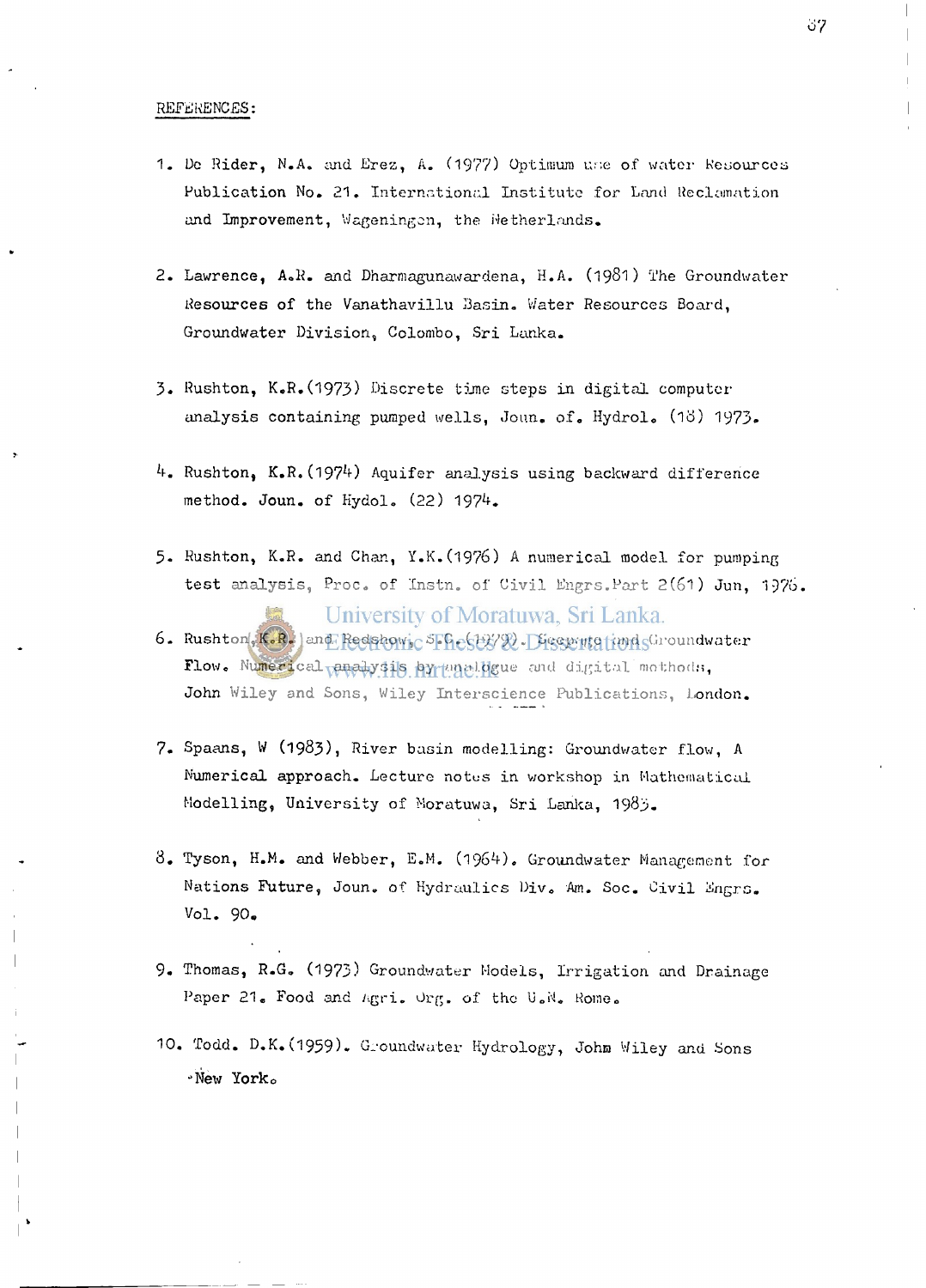**Wijesinghe,** Ii**.W.P.**(1975) **Planning of Development for Irrigation**  in Sri Lanka. Proceedings. 2nd Jorld Congress on Vater Resource **New Delhi, India. Vol** *j>.* 



University of Moratuwa, Sri Lanka. **Electronic Theses & Dissertations** www.lib.mrt.ac.lk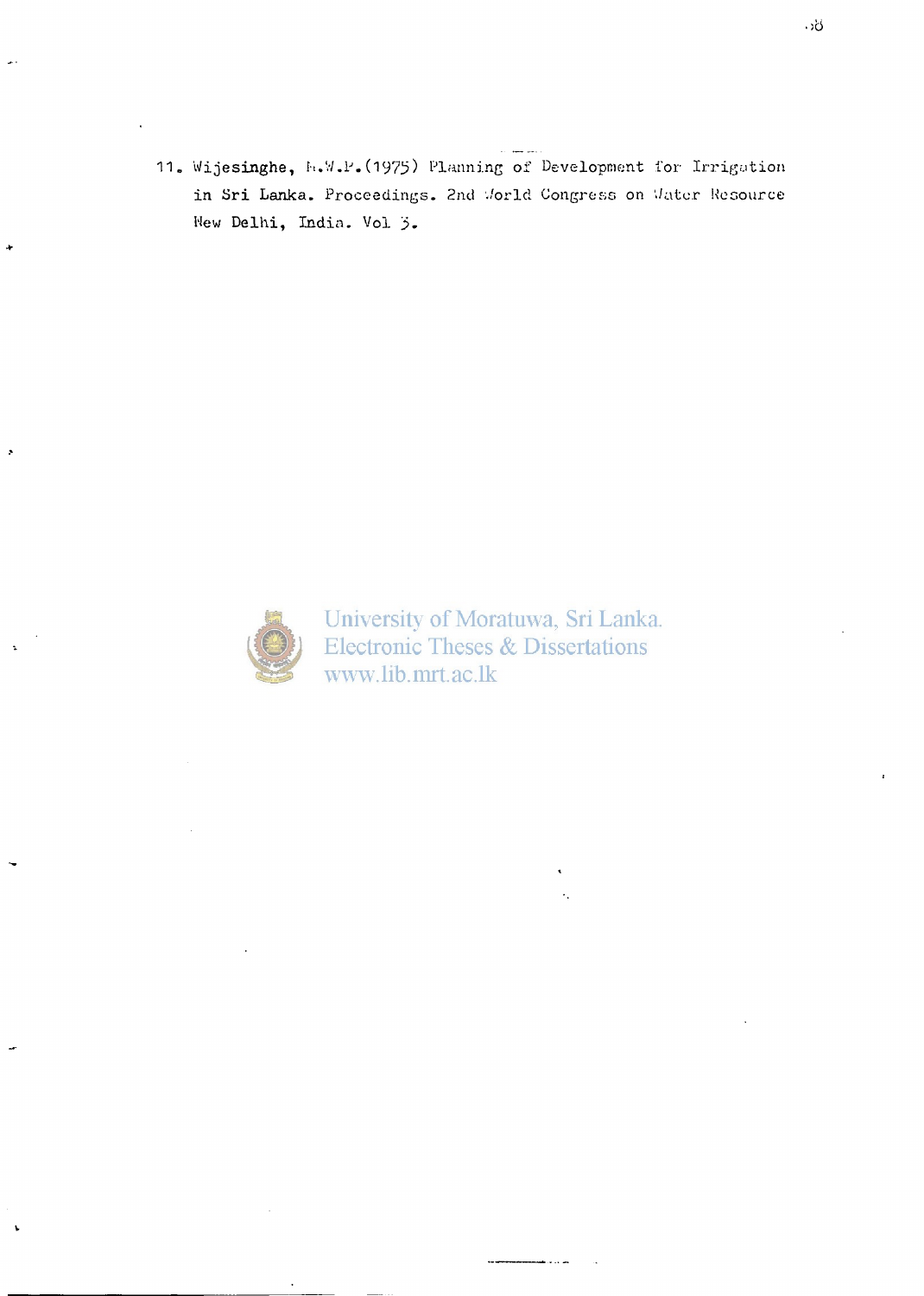## APPENDIX<sup>'A'</sup> THE COMPUTER PROGRAM

```
C REGIONAL GROUND WATER FLOW 
        DIMENSION X(21 ) ,Y(16),TX(21,lb),TY(21 . 16 ) .H(21 , lb) 
      a HFIX(21,16)<br>a RCHG(21,16)
      S. RCHG(21,16), HOLD(21,16), S(21,16), S. (21, 16), At 21, 16) B (21, 16).
      a A(21, 16), B(21, 16), C(21, 16)& C( 21 , 1 O ,D C ?1 . 1 f.) , RS< 21 , I f. ) . NFLOWC-1 ) , 
      & I W f,°. II) , 
      & JW(8,11), QFLOW(8,11), NDAY(20,12),<br>& OFC(5,20,12), QAV(5),
                     t OFC(S,20,'i:i);QA-V(5) , • 
      S, TDAY(IS) 
         OTEN(2,FILE •- ' D A T A R G F ' ,STATUS='OLD 
         OPEN(4,FILE ='OUTRGF'.STATUS= 
c TOP LEFT HAND CORNER NUMBERED (2,2)<br>C N IS NO.OF MESH INTERVALS IN THE VE
     N IS NO.OF MESH INTERVALS IN THE VERTICAL DIRECTION
        READ(2,*)M.N 
C INPUT OVERALL AQUIFER PARAMETERS 
         READ(2,*)TRANX,IRAN Y,STOR,HSTART,RECH 
        READ(2, FILL FACTION ERRISES & Dissertations
        WRITE(4,130) 
130 FORMAT (4X) WARESHIL 2X, KYMESH', 2X, 'TRANS.X', 2X, 'TRANS.Y'
      & ' STORAGE INITIAL H RECHARGE' ,3X, 'FACTOR' . 4X , 'ERROR' 
         WRITEC 4,140)M,N,TRANX,TRANY,STOR,HSTAT,RECH,OFAC,ERROR 
140 FORMAT(IX,I7,2X,I5,6F9.4.F16.10) 
     C NUMBERING OF THE BOUNDARY CONDITIONS 
         MIN = M \cup 1NIN = Nil 
         MBOND = M:2NBOND = N:2MFICT = M:3NFICT = Ni3 
C SET OVERALL VALUES IN ARRAYS 
         DO 122 I = 1,MFICT 
         DO 122 J = 1,NFICT 
              TX(I,J) = TRANK<br>TY(I,J) = TRANYTY(I,J) = TRAN<br>S(I,J) = STORS(I,J)HOLD(I , J) = HSTAT 
              RCHG(I, J ) = RECH 
              HFIX(I,J) = 999999.9<br>H(I,J) = 0.0H(I,J) = 0.0<br>RS(1.J) = 0.0
              RS(1, J) = 0.0<br>A(1, J) = 0.0A( I , J) 0.0 
              B( I , J) 
                          -
0 . 0
```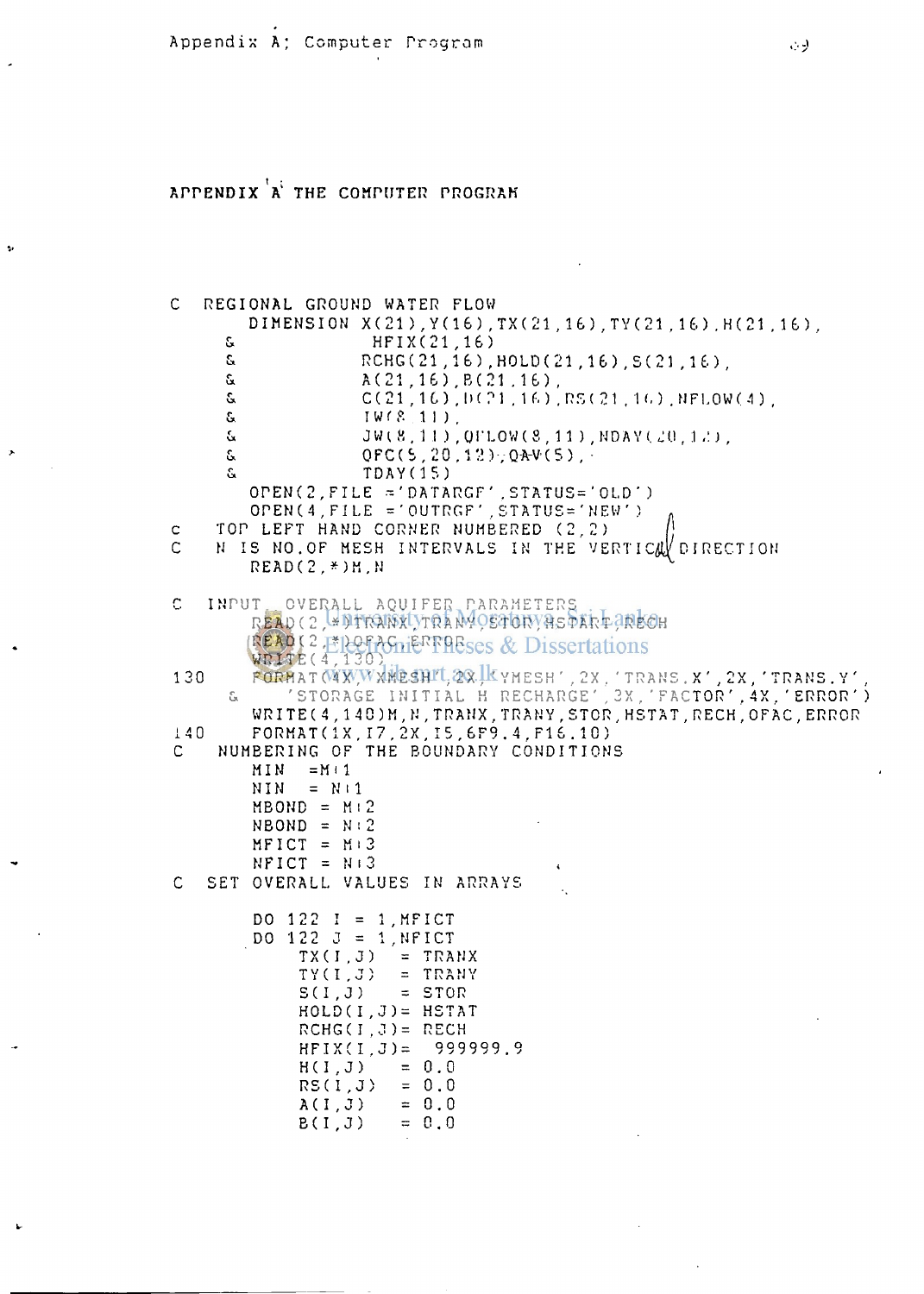```
C(1, J) = 0.0<br>D(I,J) = 0.0
            D( I ,J ) = 0.0 
122 CONTINUE 
C INPUT MESH POSITIONS 
        READ(2,*)(X(I),1=1.MFICT) 
        READC2,* ) (Y(J),J=l,NFICT) 
        WRITE(4,1 SO)(X(I ) .1=1.MFICT) 
        WRITE(4.ISO)(Y(I),1=1,NF1CT) 
ISO FORMAT (ix ,12F10.2 ) 
C INPUT PARAMETERS TAHT ARE HON STANDARD 1=1,J=l FOR LAST LINE 
        2 00 READ ( 2 , * ) I , J , TX ( I , J .! . TY ( I . J ) , S ( I , J ) , HOLD ( 1. J ) , RCHGC I . J ) 
        IF(I.EQ.1 .AND.J.EQ . 1 ) GO TO 220 
        GO TO 200 
220 CONTINUE 
     INPUT FIXED HEADS 
2 30 READ(2,*)I,J,HFIXA 
        IF( I . EQ. 1 . AND ..1 . MU. "I )GO TO i!,:.0 
        H( I , J) HFIXA 
        HFIXCI ,J)= HFIXA — 
        HOLD(I,J)= HFIXA 
        GO TO 230 
250 CONTINUE 
n 
C FACTORS FOR RIVERS WELLS ETC. NFCS = NO.OF INPUTS AND OUTPUT' 
        READ(2,*)NFCS 
        WRITE(4,*)'WELL RIVERS ETC'
        WRITEC4,*)' I J FRACTION' 
        DO 380 NE E2TS AE GET
        WRITEG4,2851NFT
285 FORMATC'INPUT GROUP' , 14) 
C NFLOW(N)=NOVOF RODES 20HERE FLOW IS DISTRIBUTED
        READ( 2 , *)NFLOW(NF) 
        NN = NFLOW(NF) 
        DO 280 L = 1, NNC IW() JW() ARE LOCATIONS,QFLOW IS FRACTION OF FLOW 
        READ( 2 , * ) I W ( N F , L ) , J W ( N F , L ) ,0FLOW(NF.L) 
        WRITE(4,290)IW(NF,L),JW(NF.L).QFLOW(NF,L) 
290 FORMAT(2I4,F8.5) 
        280 CONTINUE 
C 
C COEFFICIENT OF FINITE DIFERENCE EQUATIONS 
        DO 500 I = 2,MBOND 
        DO 500 J = 2,NBOND 
        A(I,J) = 2.0*TX(I,J)/((X(I \cup I) X(I-1))*(X(I \cup I) X(I)))C(I,J) = 2.0*TX(I 1,J)/(((X(I)1) X(I 1))*(X(I)1) X(I))B(I,J) = 2.0*TY(I,J 1)/(Y(J:1) Y(J 1)) * (Y(J) Y(J 1)))DO,J ) = 2.0*TY(I ,J )/((V(J i 1 ) YCJ l))*(Y(Jil) Y(J))) 
500 CONTINUE 
C 
   C INPUT FLOW BOUNDARIES 
        DO 510 I NODE = 1 .1000 
        READ(2,*)I,J,AA,BB,CC,DD.SS 
        IF ((I.EQ.1).AND.J.EQ.1)GO TO 54 0 
        A(1, J) = A A * A(1, J)B(1, J) = B B * B (I, J)
```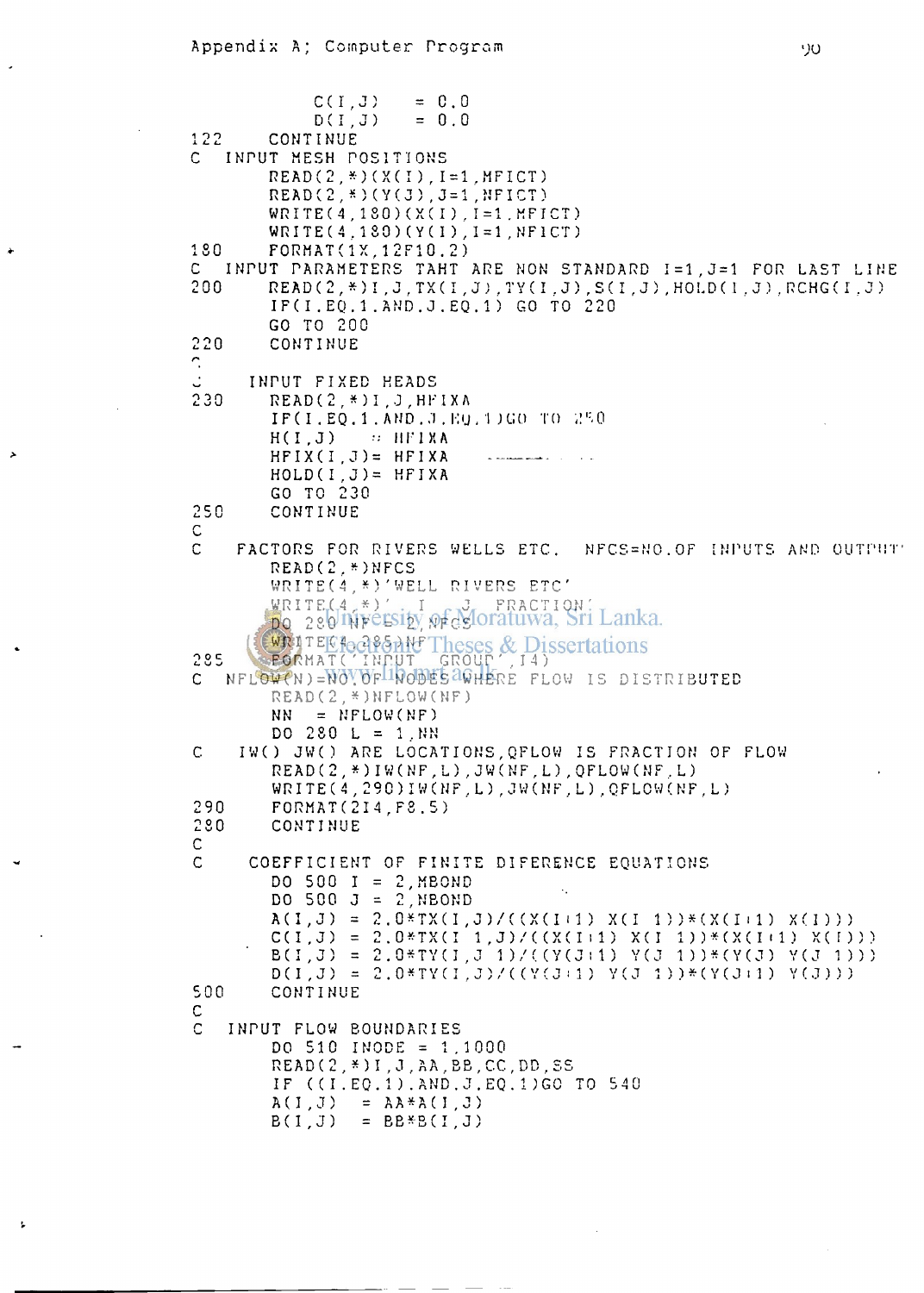## Appendix A: Computer Program

 $C(I,J)$  $= CC*C(I,J)$  $=$  DD\*D(I, J)  $D(I,J)$  $\mathsf{C}$ 99.9 OUTSIDE NO FLOW BOUNDARY  $IF(AA, LE, C. 000001) HFIX(I<sub>1</sub>, J) =$ 99.9 99.9  $IF(BB.LE. 0.000001) HFIX(I.J 1) =$  $IF(CC, LE. 0.000001) HFIX(1 1. J) =$ 99.9 99.9  $IF(DD, LE, 0.000001) HFIX(I, J<sub>1</sub>) =$ IF(AA.LE. 0.000001) $C(I+1, J) = 0.0$  $IF(EB.LE. 0.000001)D(1,J 1) = 0.0$ IF(CC.LE.0.000001)A(I 1, J) = 0.0  $IF(DD.LE. 0.000001)B(I. J.1) = 0.0$  $=$  SS\*S(1.J)  $S(I,J)$ 510 CONTINUE C  $\mathbb{R}$ SET INITIAL HEADS  $540$ DO 530  $I = 1$ . MFICT DO 530  $I = 1, NFIGT$  $= HOLD(I,J)$  $H(I,J)$ 530  $IF(HFIX(I,J), EQ, 99.9)H(I,J) = 99.9$  $\mathsf{C}$ C PRINT OUT INITIAL CONDITIONS CALL PRIN(TX, 1, 2, HBOND, 2, HBOND, TIME) CALL PRINCTY. 2.2. HBOND, 2. NEOND. TIME) CALL PRIN(RCHG, 5, 2, MEOND, 2, NEOND, TIME) CALL PRIN(S, 3, 2, MBOND, 2, NBOND, TIME) CALL PRIN(HFIX.6.1.MFICT.1.NFICT.TIME)  $\mathsf{C}$ NBLOCK IS NO. OF YEARLY BLOCK OF PATA  $\mathsf{C}$ **DO 580 FIREDOKTIE These OK Dissertations** WRITE(4,560) IBLOCK<br>PORMAT(10X) BLOCK ROLL =  $560$  $(1.13)$ DO 580 IMONTH = 1.12 DO 765 NF = 1, NF 765  $QFC(NF, IBLOCK, IMONTH) = 0.0$ NDAY() = NO OF DAYS IN MONTH, QFC()= FLOWS IN ML/D READ(2,\*)NDAY(IBLOCK, IMONTH), (QFC(NF, IBLOCK, IMONTH), NF=1, NFCS) S. WRITE(4,570)NDAY(IBLOCK, IMONTH) (QFC(NF, IBLOCK, IMONTH), NF=1, NFCS) S. 570 FORMAT(15, 10F7.1) C  $\mathsf C$ CONVERT INPUT VALUES OF ML/D INTO M\*\*3/D DO 580 NF =  $1,NFCS$ 580 QPC(NF, IBLOCK, IMONTH) = QPC(NF, IBLOCK, IMONTH)\*1000.0 C. CALCULATE AVE. OF FIRST BLOCK FOR STEADY STATE  $\mathsf{C}$ DO 590 NF = 1, NFCS 590  $QAV(NF) = 0.0$ DO 600 NF = 1, NFCS DO 600 IMONTH = 1,12  $0AV(NF) = OFC(NF, 1, IMONTH) + OAV(NF)$ 600 DO 610 NF = 1, NFCS 610  $QAV(NF) = QAV(NF)/12.0$  $\mathsf{C}$  $\mathsf{C}$ SET IFIRST NEGATIVE FOR INITIAL STEADY STATE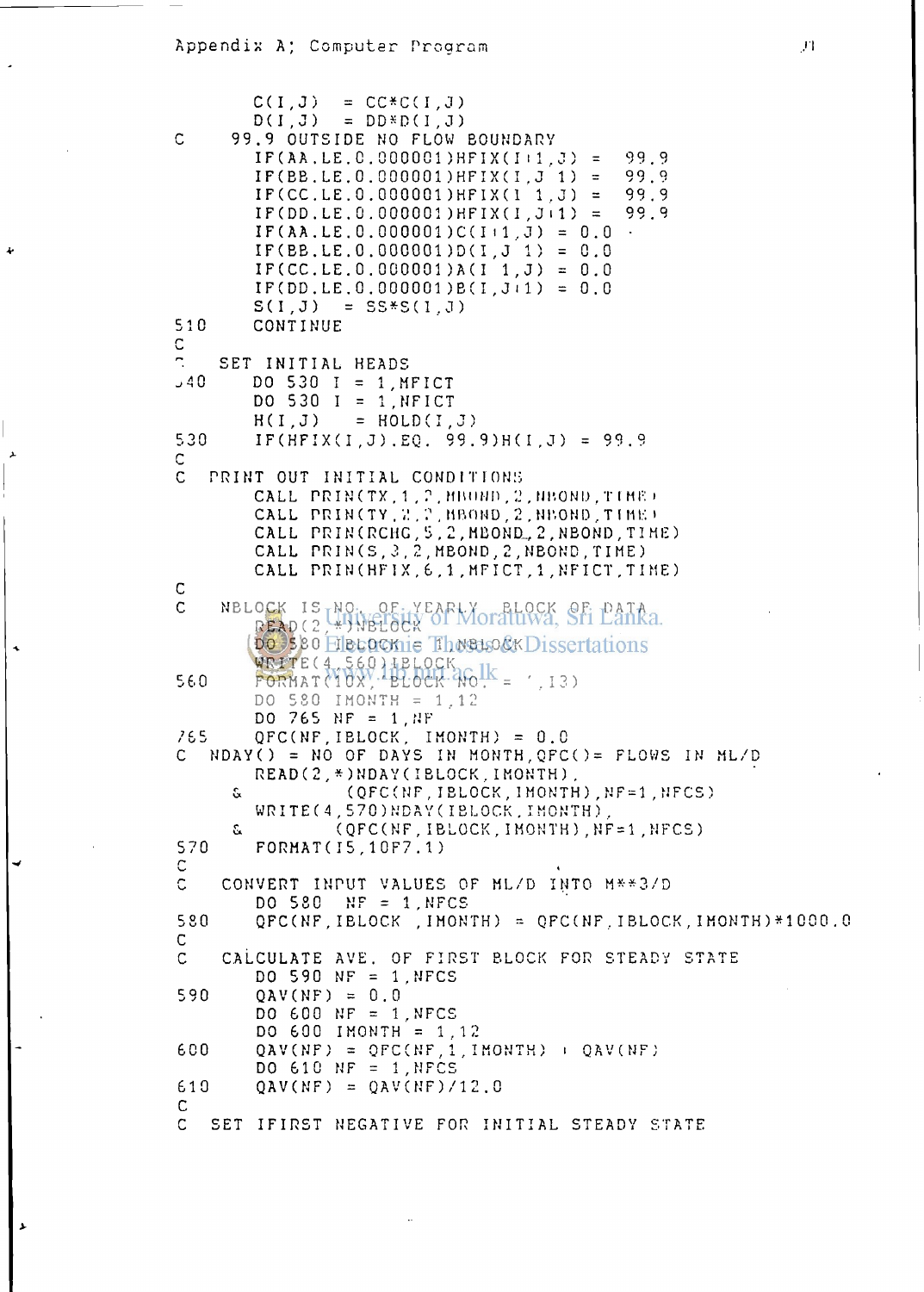$\ddot{x}$ 

```
IFIRST = 100 
C 
   C INPUT OF TIMES IN DAYS WHEN CALCULATION IS PERFORMED 
       READ(2,*)KDAY 
       DO 620 K = 1,KDAY 
620 READ(2,*)TDAY(K)<br>9000 WRITE(4 *)
       9000 WRITEC4,*) 
C 
C TIME INCREASED , CHANGE IN YEAR 
       DO 700 I YEAR = 1,100 
       IF(IFIRST.LT.0)GO TO 755 
       READ(2,*)I BLOCK 
C IF I BLOCK NEGATIVE CALCULATION STOPS 
       IFCIBLOCK.LT.0)GO TO 8000 
       WRITEC 4 ,720) 1 BLOCK,I YEAR 
/20 FORMATC1 OX, 'BLOCK NO. = ,13, 'YEAR NO.= '.13) 
C 
C CHANGE IN MONTH 
       755 DO 730 I MONTH = 1.12 
       IFCIFIRST.LT.0)GO TO 750 
C 
C COMBINE ALL FLOWS PER NODE INRS(I,J), UNITS M**3/D <br>C SPECIAL CALCULATION FOR INITIAL HEADS
   C STECIAL CALCULATION FOR INITIAL HEADS 
       WRITE(4,740)IMONTH, NDAY(IBLOCK, IMONTH),
     *(QFC(NF,I BLOCK,I MONTH),NF = l.NFCS) 
740 FORMATC IX, 'MONTHS ' , 14, ' NO . f) F HAYS- '.T4, 
     * ' FLOWS-" ' . 5K1 ? . 1) 
75 0 CONTINUE 
        DO 800 IO TO BOND
        DO 800 JEFectrMBOND heses &
        IF(IFIRST.LT.0)GO TO 810 
       RSCI,J) WWWW.40.1015ba6.46(1, IBLOCK, IMONTH)
       GO TO 800 
910 RS(I, J) = RCHG(I, J)*QAV(1)
800 CONTINUE 
       DO 820 N = 2,MFCS 
       NN = NFLOW(N)DO 8 20 II = 1,NN 
        I = IV(N, 11)J = JW(N,11)IFCIFIRST.LT.0)GO TO 830 
       RS(I,J) = RS(I,J) : (QFC(N,IBLOCK,IMONTH)*QFLOW(N,I1))GO TO 820 
830 RSCI,J) = RSCI,J) i QAVCN ) *QF"LOW(N , II ) 
        820 CONTINUE 
C 
C DIVIDE NODAL FLOW BY AREA TO GIVE M/D 
        DO 840 I = 2, MBOND
        DO 8 40 J = 2,NBOND 
840 RS(I.J) = 4.0*RS(I.J)/((X(I+1) X(I-1))*(Y(J+1) Y(J-1)))
C 
    C INCREASE TIME ; CALCULATE BELT 
        LDAY = KDAYi1 
        DO 900 IDAY=1,LDAY 
        IFCI DAY.N E.1)G 0 TO 910 
        DELT = TDAY(1)
```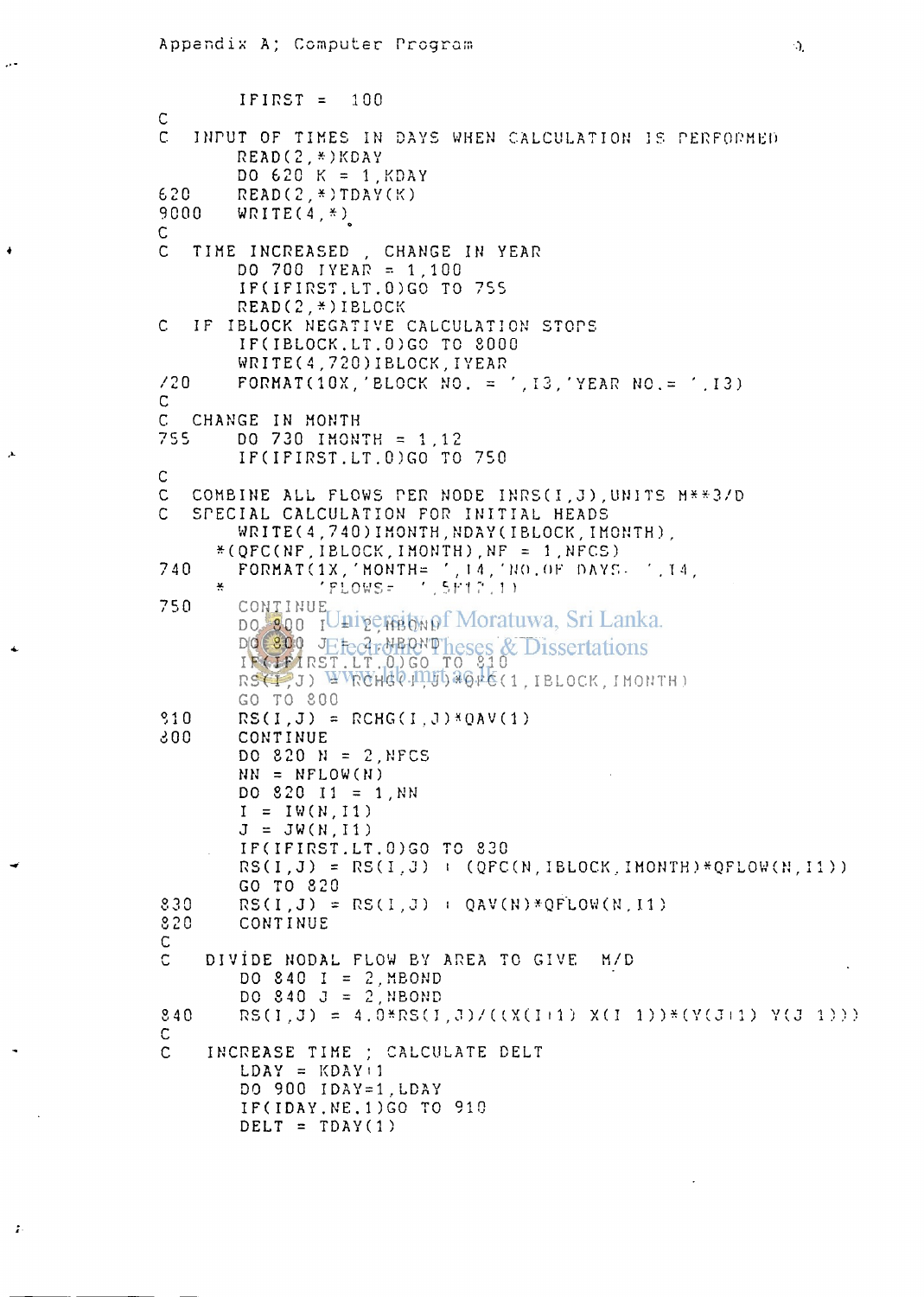```
DAYT= TDAY(l) 
        GO TO 930 
910 IF( I DAY . EQ . L.DAY )GO TO 920 
        DELT = TDAY(IDAY) TDAY(IDAY 1)DAYT = TDAYCIDAY) 
        GO TO 930 
920 DAYT = FLOAT(NDAY(IBLOCK, IMONTH))<br>DELT = DAYT TDAY(KDAY)
                      TDAY(KDAY)930 IF(DELT.LE.0.001)GO TO 900 
       SPAC = 1.0C 
C START OF S.O.R. CACULATION<br>C MULTIPLYING FACTOR FOR STO
   MULTIPLYING FACTOR FOR STORAGE
        IF(IFIRST.LT.0)SFAC = 0.00000001 
\tilde{ }w MULTIPLIER AND PREVIOUS TIME STEP FACTORS;USE ARRAYS TV IY 
        RDELT =1.0/DELT 
        DO 940 I = 2,MBOND 
        DO 940 J = 2.NBONDHOLD(I.J) = H(I,J) 
        TX(I,J) = (SFAC*S(I,J)*RDELT:A(I,J):B(I,J):C(I,J):D(I,J))940 TY(I,J)= SFAC*S(I,J)*H(I,J)*RDELT 
C 
C ITERATION LOOP ; MAX.NO.OF ITERATION 300 
        DC 950 ICYCLE=1,300 
        IND = 0 
        DO 960 I = 2, MBOND 
        DO 960 J - 2,NBOND 
        HOLD(I, ATILAET 21H)( Di TATI
        IFCHFIXCGFONGETHERESULO I GOTO 1701YS
        AB = A(I,J)*H(I i 1 , J ) i B( I . J)*HCI . J l)iC(I.J)-H(I 1 .J) 
      * i D ( I , J ) *H ( 1 , J i 1 ) i'f Y ( I , J ) i RS ( I , J ) 
        IF(ABS(AB TX(I,J)*HOLD(I,J)),LT.ERROR)GO TO 980 
        IND = 100 
380 HO,J ) = (1.0 OFAC)*HOLDO,J ) iOFAC*AB/TXO . J) 
        GO TO 960 
970 H( I , J ) = HFIXCI,J ) 
960 CONTINUE 
        I F O FIRST . LT . 0 ) GO TO 950 
        IFOCYCLE.LT.2)G O TO 950 
        IFOND.EQ.O ) GO TO 990 
950 CONTINUE 
        IFOFIRST.GT.O ) GO TO 1000 
C
C OUTPUT SECTION FOR INITIAL STEADY HEADS 
        IFIRST = 100 
        WRITE(4,1010) 
1010 FORMATC1X, ' INITIAL STEADY STATE HEADS') 
        CALL PRIN(H,7,2.MBOND.2,NBOND.TIME) 
        GO TO 9000 
1000 WRITE(4,*)'CONVERGENCE NOT ACHIEVED IN 300 ITERATIONS' 
C END OF SOR ROUTINE 
C 
        990 CONTINUE 
C SECTION FOR CALCULATING FLOW INSERTED HERE
```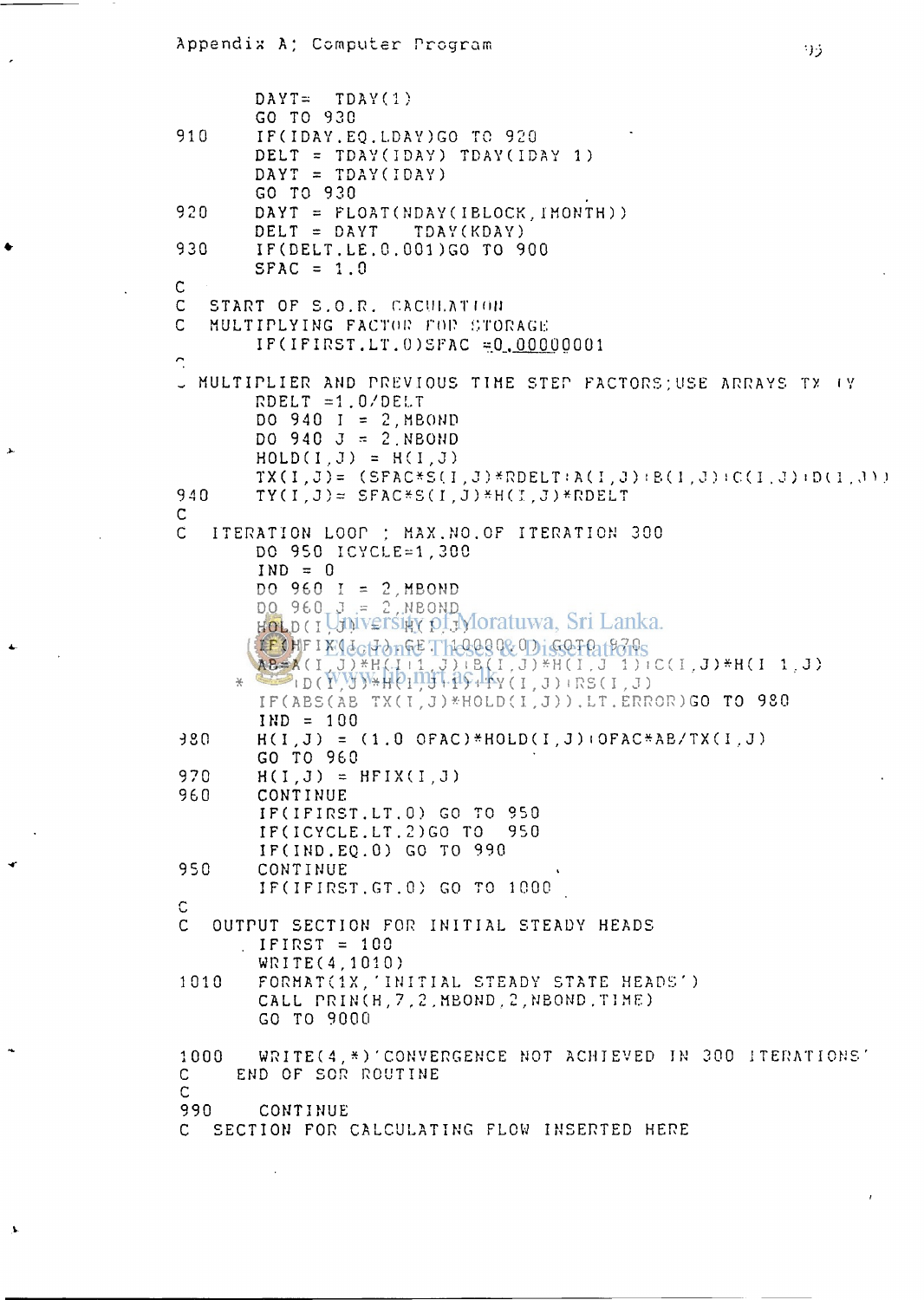$\ddot{\phantom{0}}$ 

t

للأ

 $\ddot{\phantom{1}}$ 

 $\frac{1}{4}$  $\bar{z}$  $\bar{1}$ 

 $\blacktriangleright$ 

|                                                                                               | $FLOW = 0.0$                                                                                                                                                                                                                                                                                                                                                                                                                                                                                                                                                                                                                                  |
|-----------------------------------------------------------------------------------------------|-----------------------------------------------------------------------------------------------------------------------------------------------------------------------------------------------------------------------------------------------------------------------------------------------------------------------------------------------------------------------------------------------------------------------------------------------------------------------------------------------------------------------------------------------------------------------------------------------------------------------------------------------|
| $\mathsf{C}$<br>¥.                                                                            | $WRITE(4, 1040) ICYCLE, DAYT, H(9, 3), H(9, 4), H(9, 5), H(9, 7),$<br>$H(9, 9)$ , $H(9, 11)$ , $H(9, 13)$ , $H(9, 15)$ , $H(2, 7)$ , $H(5, 7)$                                                                                                                                                                                                                                                                                                                                                                                                                                                                                                |
| ¥.<br>1040<br>900<br>730<br>$\mathsf{C}^-$                                                    | H(7, 7), H(11, 7)<br>FORMAT(1X, I5, F10.2.12F9.3)<br>CONTINUE<br>$WRITE(4,*)$                                                                                                                                                                                                                                                                                                                                                                                                                                                                                                                                                                 |
| $\mathsf{C}$                                                                                  | FULL PRINT OUT AT END OF EACH YEAR<br>CALL PRIN(H.7.2. MBOND.2. NBOND. TIME)                                                                                                                                                                                                                                                                                                                                                                                                                                                                                                                                                                  |
| 700<br>8000                                                                                   | $WRITE(4,*)$<br>STOP<br><b>END</b>                                                                                                                                                                                                                                                                                                                                                                                                                                                                                                                                                                                                            |
| 100<br>101<br>102<br>103<br>104<br>105<br>106<br>107<br>108<br>110<br>111<br>112<br>115<br>¥. | SUBROUTINE PRIN(FUNC, NO, IBEG, IEND, JBEG, JEND, TIME)<br>DIMENSION FUNC(21,16)<br>FORMAT(10X, 'TRANSMISSIVITY"TN"X DIRECTION')<br>FORMAT(10X, 'TRANSMISSIVITY IN Y DIRECTION')<br>FORMAT(10X, 'STORAGE FACTORS')<br>FORMAT(10X, 'INITIAL VALUES OF HEADS')<br>FORMAT(10X, 'RECHARGE VALUES')<br>FORMAT(10X, 'FIXED HEADS')<br>FORMAT(10X, 'VALUES OF HEADS AT', F6.2, ' DAYS')<br>FORMAT(1X, 1P14E9.2)<br>FORMAT(5(1))<br>FORMAT (1k JUVersity of Moratuwa, Sri Lanka.<br><b>FORMAT(1KJAGTAKId Theses &amp; Dissertations</b><br>FORMAT(3X, 1916.)<br>FORMAT(1WWW.100BU6GCSFGNIFIES FREE HEAD', 5X, ' 9.99E+1<br>IS NODE OUTSIDE BOUNDARY') |
|                                                                                               | IF(NO.EQ.7)GO TO 6<br>IF(NO.NE.1)GO TO 1<br>WRITE(4,100)<br>GO TO 7                                                                                                                                                                                                                                                                                                                                                                                                                                                                                                                                                                           |
| $\mathbf{1}$                                                                                  | IF(NO.NE.2)GO TO 2<br>WRITE(4,101)<br>GO TO 7<br>$\mathbf{C}$                                                                                                                                                                                                                                                                                                                                                                                                                                                                                                                                                                                 |
| $\overline{c}$                                                                                | IF(NO.NE.3)GO TO 3<br>×.<br>WRITE(4,102)<br>GO TO 7                                                                                                                                                                                                                                                                                                                                                                                                                                                                                                                                                                                           |
| 3                                                                                             | IF(NO.NE.4)GO TO 4<br>WRITE(4, 103)<br>GO TO 7                                                                                                                                                                                                                                                                                                                                                                                                                                                                                                                                                                                                |
| 4                                                                                             | IF(NO.NE.5) GO TO 5<br>WRITE(4, 104)<br>GO TO 7                                                                                                                                                                                                                                                                                                                                                                                                                                                                                                                                                                                               |
| 5                                                                                             | IF(NO.NE.6)GO TO 6<br>WRITE(4,105)<br>WRITE(4, 115)<br>GO TO 7                                                                                                                                                                                                                                                                                                                                                                                                                                                                                                                                                                                |
| $\epsilon$                                                                                    | WRITE(4,106)TIME                                                                                                                                                                                                                                                                                                                                                                                                                                                                                                                                                                                                                              |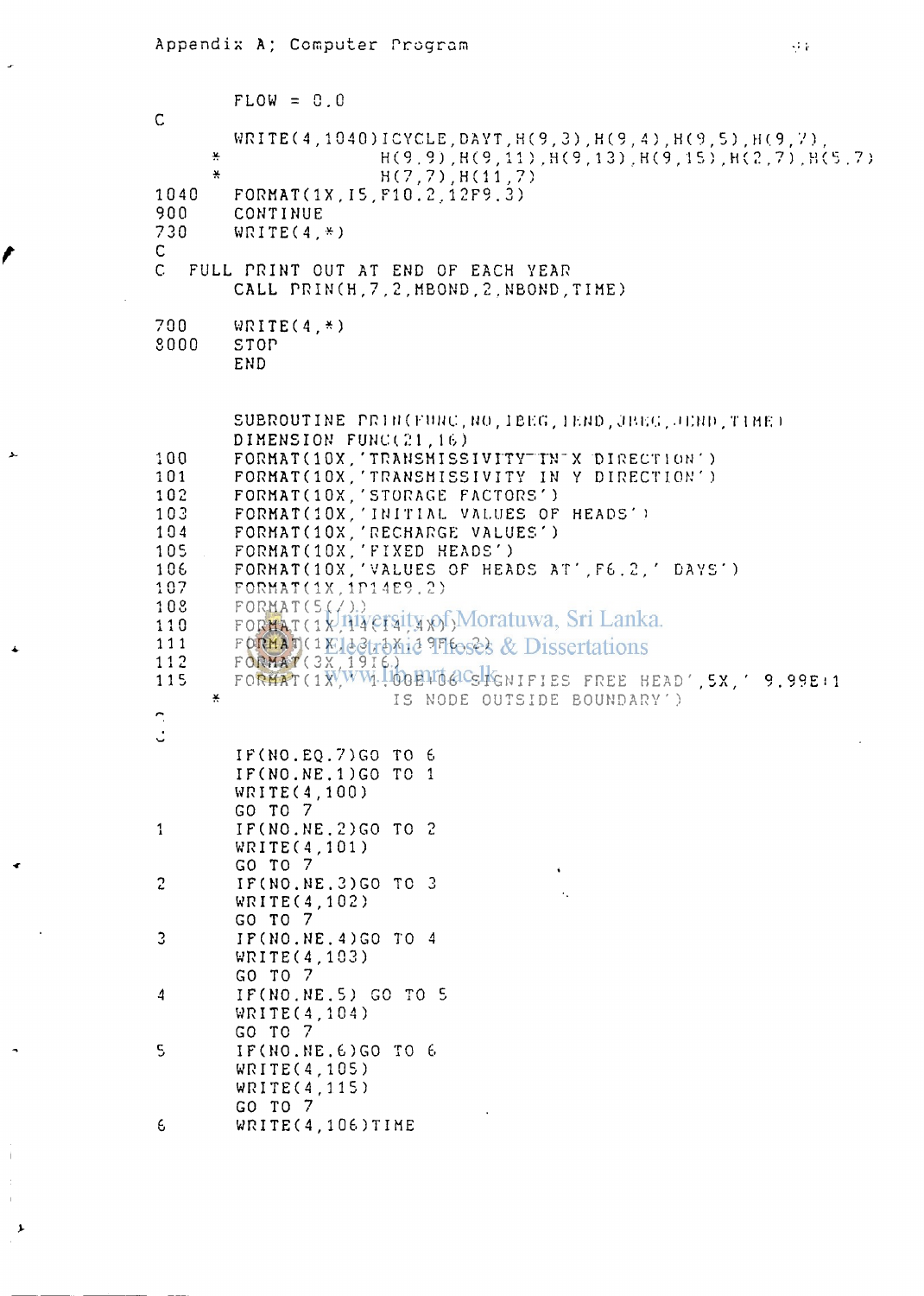|     | $WRITE(4, 112)(I, I = IBEG, IEND)$         |
|-----|--------------------------------------------|
|     | DO 11 $J = JEEG$ , JEND                    |
| 11  | $WRITE(4, 111)J, (FWC(I,J), I=IEEG, IEND)$ |
|     | GO TO 10                                   |
| 7   | $WRITE(4, 110)(I, I=IBEG, IEND)$           |
|     | DO 8 J=JBEG.JEND                           |
| ೆ   | $WRITE(4, 107) (FWC(I,J), I=IEEG, IEND)$   |
| -10 | WRITE(4,108)                               |
|     | RETURN                                     |
|     | END                                        |
|     |                                            |



University of Moratuwa, Sri Lanka. **Electronic Theses & Dissertations** www.lib.mrt.ac.lk

المعاشف البليد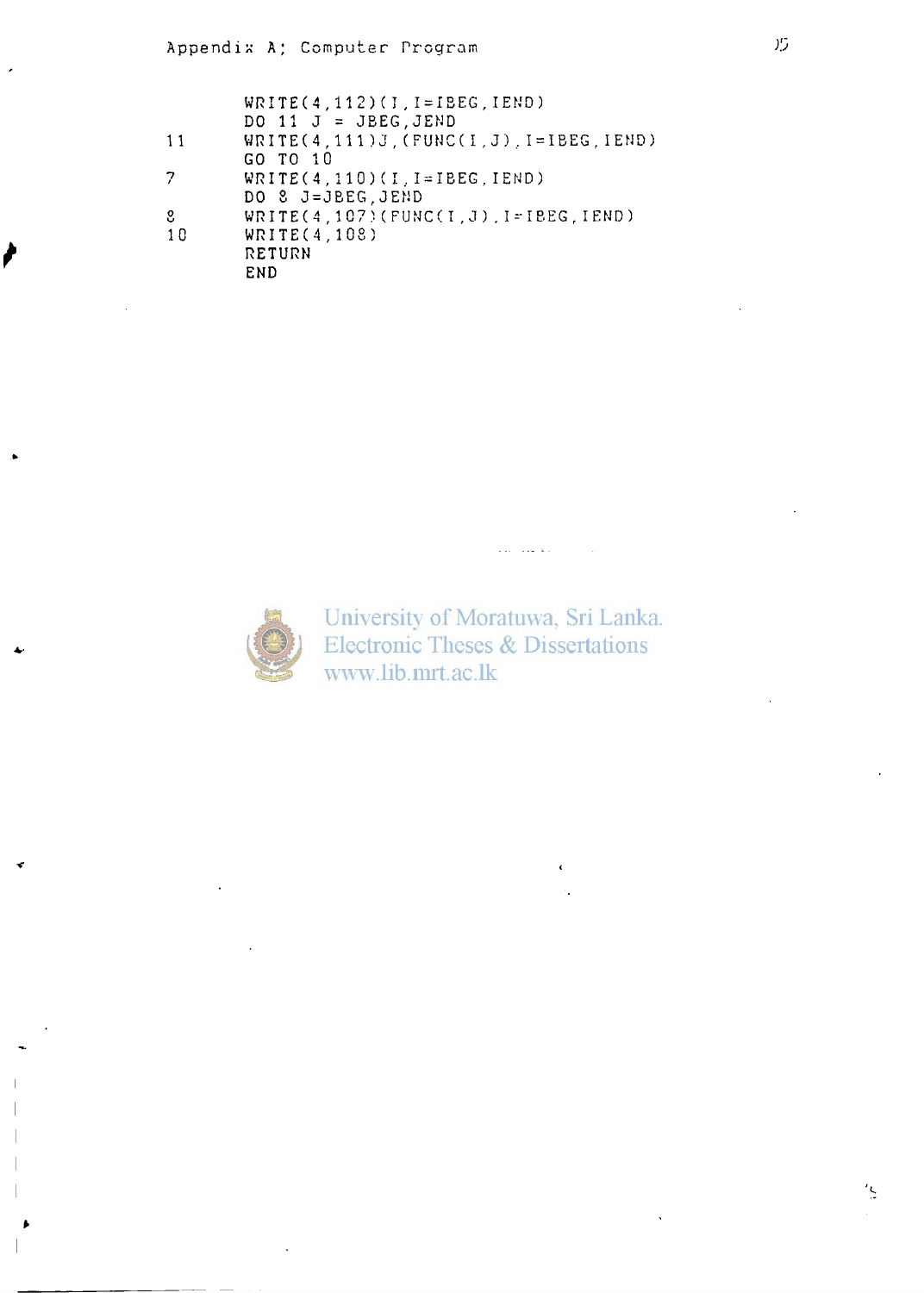Appendix B: Radial flow model to analyse pump test at V1 site.

A computer model based on finite difference approximation **of following equation was used to analusr the pump test results for**  *the* **borehole V1 <sup>0</sup>**

$$
\frac{a}{ar}\left[m k \frac{a_5}{ar}\right] + \frac{m}{r}\left[k \frac{a_5}{ar}\right] = s \frac{a_5}{at} + q
$$

where<sub>2</sub>

- **s a drawdown in the aquifer at r radius from the wello**
- **ft; saturated thickness of the aquifer**
- *x.^ •* **radial permeability**
- **•? •-- storage coefficient**
- **G vertical flow**

**Following data were used in computations;** 

Radius of the well versity of Moratury<sup>100</sup>STI Lanka.  $x$ **umping rate** Electronic Theses & D738 transform

www.lib.mrt.ac.lk

**Number of computations were made with following sets of data.** 

| $Run$ $noo$                   | Radial | Storage<br>permeability coefficient | Radius of<br>influence | Boundary<br>condition | Leakage<br>factor |
|-------------------------------|--------|-------------------------------------|------------------------|-----------------------|-------------------|
|                               | m/d    |                                     | m                      |                       | m                 |
| 1                             | 19.0   | 0.001                               | 1000                   | free                  | No leakage        |
| 2                             | 19.0   | 0.00008                             | 1000                   | free                  | no leakage        |
| 3                             | 38.0   | 0.00008                             | 1000 <sub>1</sub>      | free                  | no leakage        |
| 4                             | 19.0   | 0.00008                             | 300                    | fixed                 | 1000              |
| 5<br>فسنتصب فالمتحدث بمنتقلات | 19.0   | 0,0008                              | 300                    | head<br>head          | 6500              |

96